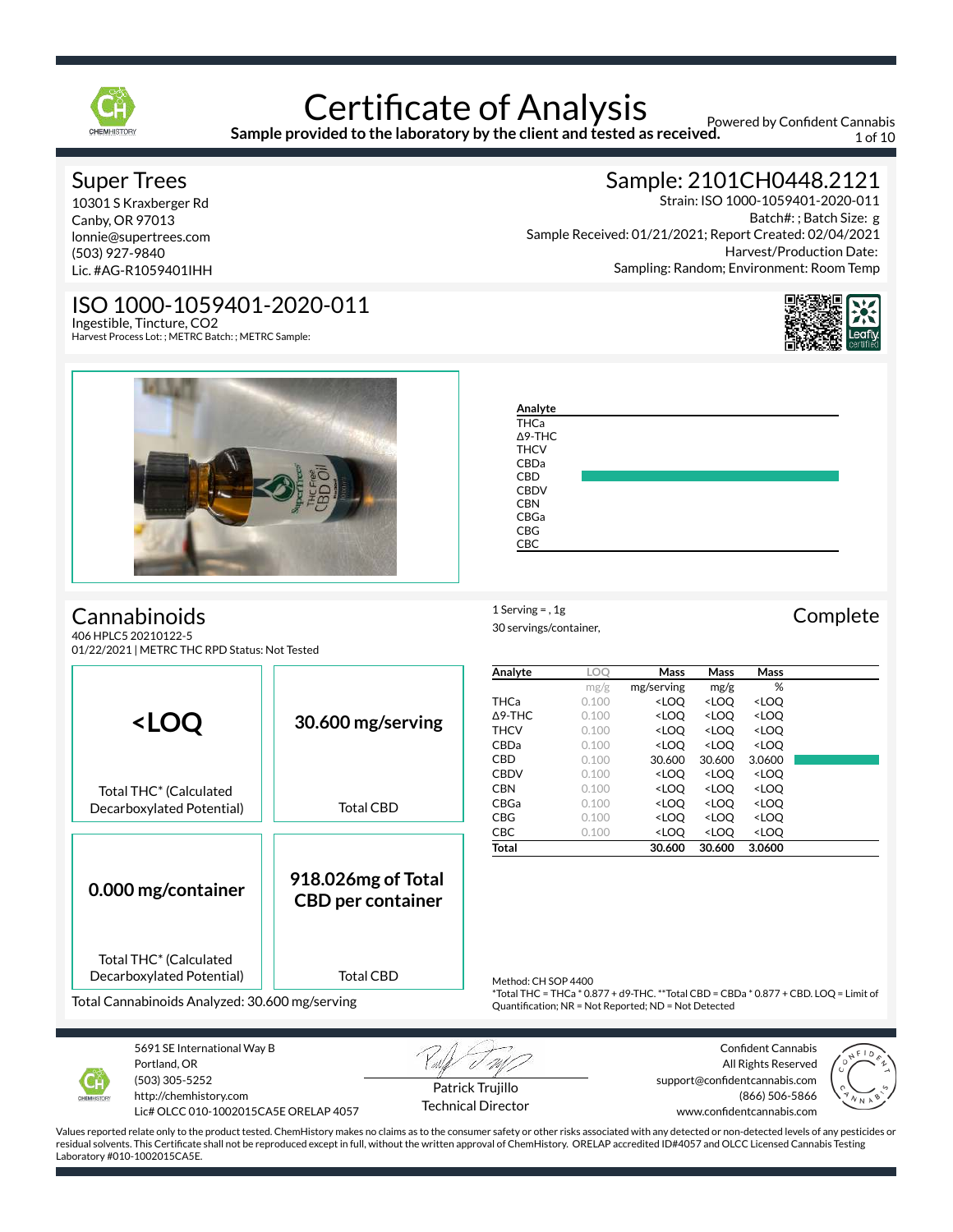

**Sample provided to the laboratory by the client and tested as received.**

Powered by Confident Cannabis 2 of 10

#### Super Trees

10301 S Kraxberger Rd Canby, OR 97013 lonnie@supertrees.com (503) 927-9840 Lic. #AG-R1059401IHH

## ISO 1000-1059401-2020-011

Ingestible, Tincture, CO2 Harvest Process Lot: ; METRC Batch: ; METRC Sample:

### Residual Solvents

145 GCMS3 20210122-1 01/22/2021 METRC RPD Status: Not Tested

| Analyte          |            | .imit                    | Mass                             | <b>Status</b> |
|------------------|------------|--------------------------|----------------------------------|---------------|
|                  | <b>PPM</b> | <b>PPM</b>               | <b>PPM</b>                       |               |
| 1,4-Dioxane      | 59         | 380                      | <loo< td=""><td>Pass</td></loo<> | Pass          |
| 2-Butanol        | 59         | 5000                     | <loo< td=""><td>Pass</td></loo<> | Pass          |
| 2-Ethoxy-Ethanol | 59         | 160                      | <loo< td=""><td>Pass</td></loo<> | Pass          |
| $\sim$ $\sim$    |            | $\overline{\phantom{a}}$ | $\sim$                           | -             |

| 2-Ethoxy-Ethanol  | 59             | 160  | <loq< th=""><th>Pass</th></loq<> | Pass |
|-------------------|----------------|------|----------------------------------|------|
| Acetone           | 15             | 5000 | <loq< th=""><th>Pass</th></loq<> | Pass |
| Acetonitrile      | 59             | 410  | <loq< th=""><th>Pass</th></loq<> | Pass |
| Benzene           | $\overline{2}$ | 2    | <loq< th=""><th>Pass</th></loq<> | Pass |
| Butanes           | 15             | 5000 | <loq< td=""><td>Pass</td></loq<> | Pass |
| Cumene            | 3              | 70   | <loq< td=""><td>Pass</td></loq<> | Pass |
| Cyclohexane       | 3              | 3880 | <loq< td=""><td>Pass</td></loq<> | Pass |
| Dichloromethane   | 15             | 600  | <loq< td=""><td>Pass</td></loq<> | Pass |
| Ethyl-Acetate     | 15             | 5000 | <loq< th=""><th>Pass</th></loq<> | Pass |
| Ethyl-Ether       | 15             | 5000 | <loq< td=""><td>Pass</td></loq<> | Pass |
| Ethylene Glycol   | 59             | 620  | <loq< th=""><th>Pass</th></loq<> | Pass |
| Ethylene Oxide    | 15             | 50   | <loq< td=""><td>Pass</td></loq<> | Pass |
| Heptane           | 59             | 5000 | <loq< th=""><th>Pass</th></loq<> | Pass |
| Hexanes           | 15             | 290  | <loq< th=""><th>Pass</th></loq<> | Pass |
| Isopropanol       | 59             | 5000 | <loq< th=""><th>Pass</th></loq<> | Pass |
| Isopropyl-Acetate | 59             | 5000 | <loq< th=""><th>Pass</th></loq<> | Pass |

### Sample: 2101CH0448.2121

Strain: ISO 1000-1059401-2020-011 Batch#: ; Batch Size: g Sample Received: 01/21/2021; Report Created: 02/04/2021 Harvest/Production Date: Sampling: Random; Environment: Room Temp



Pass

LOQ = Limit of Quantification; PPM = Parts Per Million; NR = Not Reported; ND = Not Detected. Method: EPA 8260C, Agilent 6890A GCMS with 7679A Headspace Autosampler; ORELAP ID 4057

Methanol 2000 **CLOQ** Pass Pentanes 2000 and 2000 and 2000 and 2000 and 2000 and 2000 and 2000 and 2000 and 2000 and 2000 and 2000 and 20 Propane 2000 and 2000 and 2000 and 2000 and 2000 and 2000 and 2000 and 2000 and 2000 and 2000 and 2000 and 200 Tetrahydrofuran 15 720 <LOQ Pass Toluene 15 890 <LOQ Pass  $\chi$ ylenes 29 2170 <LOQ Pass



5691 SE International Way B Portland, OR (503) 305-5252



Confident Cannabis All Rights Reserved support@confidentcannabis.com



http://chemhistory.com Lic# OLCC 010-1002015CA5E ORELAP 4057

Patrick Trujillo Technical Director

(866) 506-5866 www.confidentcannabis.com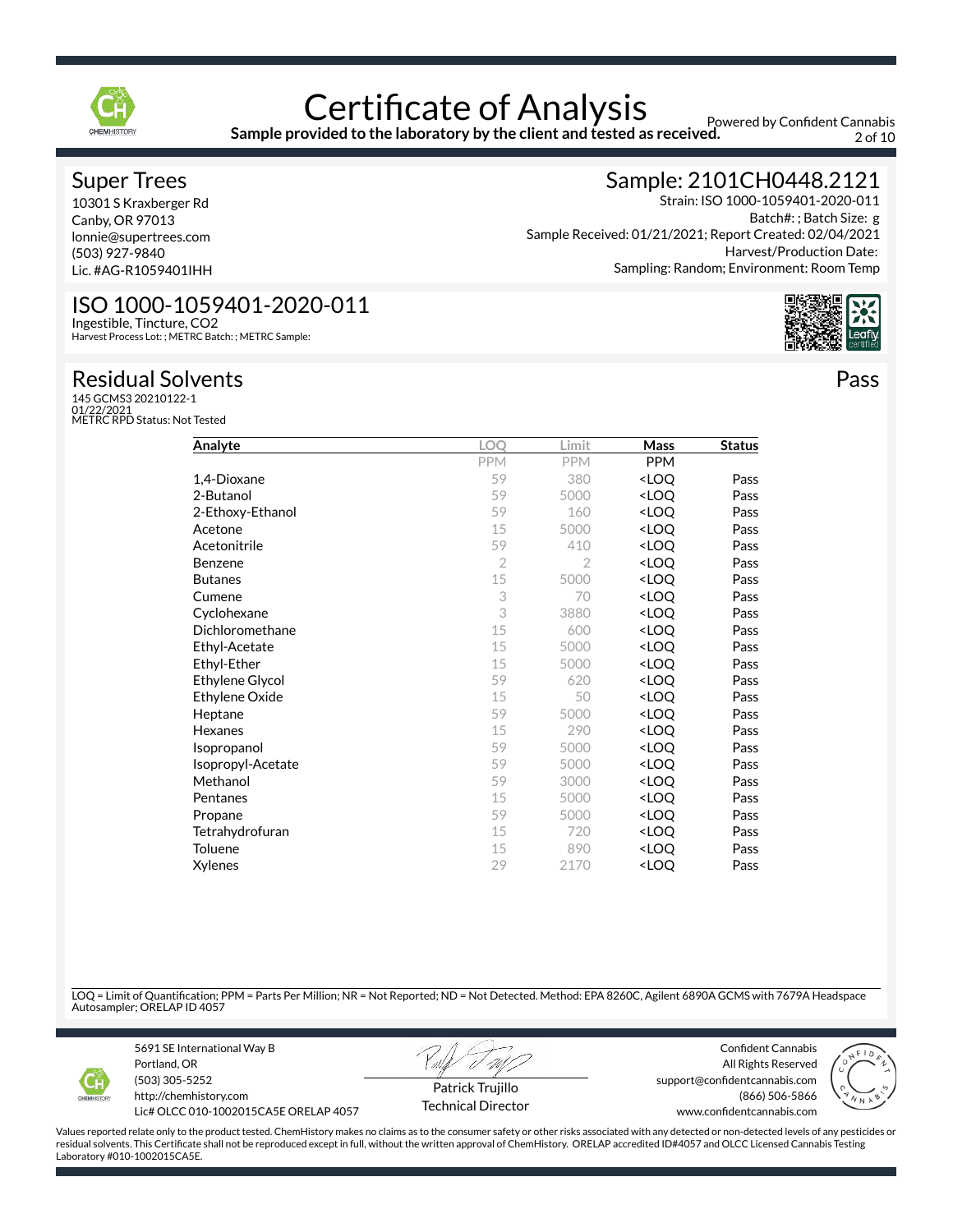

**Sample provided to the laboratory by the client and tested as received.**

Powered by Confident Cannabis 3 of 10

### Super Trees

10301 S Kraxberger Rd Canby, OR 97013 lonnie@supertrees.com (503) 927-9840 Lic. #AG-R1059401IHH

# Sample: 2101CH0448.2121

Strain: ISO 1000-1059401-2020-011 Batch#: ; Batch Size: g Sample Received: 01/21/2021; Report Created: 02/04/2021 Harvest/Production Date: Sampling: Random; Environment: Room Temp



Pass

# ISO 1000-1059401-2020-011

Ingestible, Tincture, CO2 Harvest Process Lot: ; METRC Batch: ; METRC Sample:

#### Pesticides

1123 LCQQQ3 20210125-1

| Analyte             | LOO | Limit | Mass                                                                                                                          | <b>Status</b> | Analyte            | <b>LOO</b> | Limit | Mass                             | <b>Status</b> |
|---------------------|-----|-------|-------------------------------------------------------------------------------------------------------------------------------|---------------|--------------------|------------|-------|----------------------------------|---------------|
|                     | PPB | PPB   | PPB                                                                                                                           |               |                    | PPB        | PPB   | PPB                              |               |
| Abamectin           | 400 | 500   | <loo< td=""><td>Pass</td><td>Imazalil</td><td>100</td><td>200</td><td><loq< td=""><td>Pass</td></loq<></td></loo<>            | Pass          | Imazalil           | 100        | 200   | <loq< td=""><td>Pass</td></loq<> | Pass          |
| Acephate            | 100 | 400   | <loq< td=""><td>Pass</td><td>Imidacloprid</td><td>100</td><td>400</td><td><loq< td=""><td>Pass</td></loq<></td></loq<>        | Pass          | Imidacloprid       | 100        | 400   | <loq< td=""><td>Pass</td></loq<> | Pass          |
| Acequinocyl         | 750 | 2000  | <loq< td=""><td>Pass</td><td>Kresoxim Methyl</td><td>100</td><td>400</td><td><loo< td=""><td>Pass</td></loo<></td></loq<>     | Pass          | Kresoxim Methyl    | 100        | 400   | <loo< td=""><td>Pass</td></loo<> | Pass          |
| Acetamiprid         | 100 | 200   | <loq< td=""><td>Pass</td><td>Malathion</td><td>100</td><td>200</td><td><loq< td=""><td>Pass</td></loq<></td></loq<>           | Pass          | Malathion          | 100        | 200   | <loq< td=""><td>Pass</td></loq<> | Pass          |
| Aldicarb            | 300 | 400   | <loo< td=""><td>Pass</td><td>Metalaxyl</td><td>100</td><td>200</td><td><loq< td=""><td>Pass</td></loq<></td></loo<>           | Pass          | Metalaxyl          | 100        | 200   | <loq< td=""><td>Pass</td></loq<> | Pass          |
| Azoxystrobin        | 100 | 200   | <loq< td=""><td>Pass</td><td>Methiocarb</td><td>100</td><td>200</td><td><loq< td=""><td>Pass</td></loq<></td></loq<>          | Pass          | Methiocarb         | 100        | 200   | <loq< td=""><td>Pass</td></loq<> | Pass          |
| <b>Bifenazate</b>   | 100 | 200   | <loq< td=""><td>Pass</td><td>Methomyl</td><td>100</td><td>400</td><td><loq< td=""><td>Pass</td></loq<></td></loq<>            | Pass          | Methomyl           | 100        | 400   | <loq< td=""><td>Pass</td></loq<> | Pass          |
| <b>Bifenthrin</b>   | 100 | 200   | <loq< td=""><td>Pass</td><td>Methyl Parathion</td><td>100</td><td>200</td><td><loq< td=""><td>Pass</td></loq<></td></loq<>    | Pass          | Methyl Parathion   | 100        | 200   | <loq< td=""><td>Pass</td></loq<> | Pass          |
| <b>Boscalid</b>     | 200 | 400   | <loo< td=""><td>Pass</td><td><b>MGK-264</b></td><td>100</td><td>200</td><td><loo< td=""><td>Pass</td></loo<></td></loo<>      | Pass          | <b>MGK-264</b>     | 100        | 200   | <loo< td=""><td>Pass</td></loo<> | Pass          |
| Carbaryl            | 100 | 200   | <loq< td=""><td>Pass</td><td>Myclobutanil</td><td>100</td><td>200</td><td><loq< td=""><td>Pass</td></loq<></td></loq<>        | Pass          | Myclobutanil       | 100        | 200   | <loq< td=""><td>Pass</td></loq<> | Pass          |
| Carbofuran          | 100 | 200   | <loo< td=""><td>Pass</td><td>Naled</td><td>100</td><td>500</td><td><loo< td=""><td>Pass</td></loo<></td></loo<>               | Pass          | Naled              | 100        | 500   | <loo< td=""><td>Pass</td></loo<> | Pass          |
| Chlorantraniliprole | 100 | 200   | <loq< td=""><td>Pass</td><td>Oxamyl</td><td>100</td><td>1000</td><td><loq< td=""><td>Pass</td></loq<></td></loq<>             | Pass          | Oxamyl             | 100        | 1000  | <loq< td=""><td>Pass</td></loq<> | Pass          |
| Chlorfenapyr        | 400 | 1000  | <loo< td=""><td>Pass</td><td>Paclobutrazol</td><td>100</td><td>400</td><td><loq< td=""><td>Pass</td></loq<></td></loo<>       | Pass          | Paclobutrazol      | 100        | 400   | <loq< td=""><td>Pass</td></loq<> | Pass          |
| Chlorpyrifos        | 150 | 200   | <loq< td=""><td>Pass</td><td>Permethrins</td><td>150</td><td>200</td><td><loq< td=""><td>Pass</td></loq<></td></loq<>         | Pass          | Permethrins        | 150        | 200   | <loq< td=""><td>Pass</td></loq<> | Pass          |
| Clofentezine        | 100 | 200   | <loq< td=""><td>Pass</td><td>Phosmet</td><td>100</td><td>200</td><td><loq< td=""><td>Pass</td></loq<></td></loq<>             | Pass          | Phosmet            | 100        | 200   | <loq< td=""><td>Pass</td></loq<> | Pass          |
| Cyfluthrin          | 400 | 1000  | <loo< td=""><td>Pass</td><td>Piperonyl Butoxide</td><td>100</td><td>2000</td><td><loo< td=""><td>Pass</td></loo<></td></loo<> | Pass          | Piperonyl Butoxide | 100        | 2000  | <loo< td=""><td>Pass</td></loo<> | Pass          |
| Cypermethrin        | 400 | 1000  | <loq< td=""><td>Pass</td><td>Prallethrin</td><td>150</td><td>200</td><td><loq< td=""><td>Pass</td></loq<></td></loq<>         | Pass          | Prallethrin        | 150        | 200   | <loq< td=""><td>Pass</td></loq<> | Pass          |
| Daminozide          | 400 | 1000  | <loq< td=""><td>Pass</td><td>Propiconazole</td><td>200</td><td>400</td><td><loq< td=""><td>Pass</td></loq<></td></loq<>       | Pass          | Propiconazole      | 200        | 400   | <loq< td=""><td>Pass</td></loq<> | Pass          |
| Diazinon            | 100 | 200   | <loq< td=""><td>Pass</td><td>Propoxur</td><td>100</td><td>200</td><td><loq< td=""><td>Pass</td></loq<></td></loq<>            | Pass          | Propoxur           | 100        | 200   | <loq< td=""><td>Pass</td></loq<> | Pass          |
| <b>Dichlorvos</b>   | 150 | 1000  | <loo< td=""><td>Pass</td><td>Pyrethrins</td><td>400</td><td>1000</td><td><loq< td=""><td>Pass</td></loq<></td></loo<>         | Pass          | Pyrethrins         | 400        | 1000  | <loq< td=""><td>Pass</td></loq<> | Pass          |
| Dimethoate          | 100 | 200   | <loq< td=""><td>Pass</td><td>Pyridaben</td><td>100</td><td>200</td><td><loq< td=""><td>Pass</td></loq<></td></loq<>           | Pass          | Pyridaben          | 100        | 200   | <loq< td=""><td>Pass</td></loq<> | Pass          |
| Ethoprophos         | 100 | 200   | <loq< td=""><td>Pass</td><td>Spinosad</td><td>100</td><td>200</td><td><loq< td=""><td>Pass</td></loq<></td></loq<>            | Pass          | Spinosad           | 100        | 200   | <loq< td=""><td>Pass</td></loq<> | Pass          |
| Etofenprox          | 200 | 400   | <loq< td=""><td>Pass</td><td>Spiromesifen</td><td>100</td><td>200</td><td><loo< td=""><td>Pass</td></loo<></td></loq<>        | Pass          | Spiromesifen       | 100        | 200   | <loo< td=""><td>Pass</td></loo<> | Pass          |
| Etoxazole           | 100 | 200   | <loq< td=""><td>Pass</td><td>Spirotetramat</td><td>100</td><td>200</td><td><loq< td=""><td>Pass</td></loq<></td></loq<>       | Pass          | Spirotetramat      | 100        | 200   | <loq< td=""><td>Pass</td></loq<> | Pass          |
| Fenoxycarb          | 100 | 200   | <loq< td=""><td>Pass</td><td>Spiroxamine</td><td>150</td><td>400</td><td><loq< td=""><td>Pass</td></loq<></td></loq<>         | Pass          | Spiroxamine        | 150        | 400   | <loq< td=""><td>Pass</td></loq<> | Pass          |
| Fenpyroximate       | 200 | 400   | <loo< td=""><td>Pass</td><td>Tebuconazole</td><td>100</td><td>400</td><td><loo< td=""><td>Pass</td></loo<></td></loo<>        | Pass          | Tebuconazole       | 100        | 400   | <loo< td=""><td>Pass</td></loo<> | Pass          |
| Fipronil            | 100 | 400   | <loq< td=""><td>Pass</td><td>Thiacloprid</td><td>100</td><td>200</td><td><loq< td=""><td>Pass</td></loq<></td></loq<>         | Pass          | Thiacloprid        | 100        | 200   | <loq< td=""><td>Pass</td></loq<> | Pass          |
| Flonicamid          | 200 | 1000  | <loq< td=""><td>Pass</td><td>Thiamethoxam</td><td>150</td><td>200</td><td><loq< td=""><td>Pass</td></loq<></td></loq<>        | Pass          | Thiamethoxam       | 150        | 200   | <loq< td=""><td>Pass</td></loq<> | Pass          |
| Fludioxonil         | 200 | 400   | <loq< td=""><td>Pass</td><td>Trifloxystrobin</td><td>100</td><td>200</td><td><loq< td=""><td>Pass</td></loq<></td></loq<>     | Pass          | Trifloxystrobin    | 100        | 200   | <loq< td=""><td>Pass</td></loq<> | Pass          |
| Hexythiazox         | 200 | 1000  | <loq< td=""><td>Pass</td><td></td><td></td><td></td><td></td><td></td></loq<>                                                 | Pass          |                    |            |       |                                  |               |

Method: Modified AOAC 2007.01, Triple Quad analysis; LOQ = Limit of Quantification; PPB = Parts Per Billion; ND = Not Detected; NR = Not Reported; ORELAP ID 4057



5691 SE International Way B Portland, OR (503) 305-5252 http://chemhistory.com

Lic# OLCC 010-1002015CA5E ORELAP 4057

Patrick Trujillo Technical Director

Confident Cannabis All Rights Reserved support@confidentcannabis.com (866) 506-5866 www.confidentcannabis.com

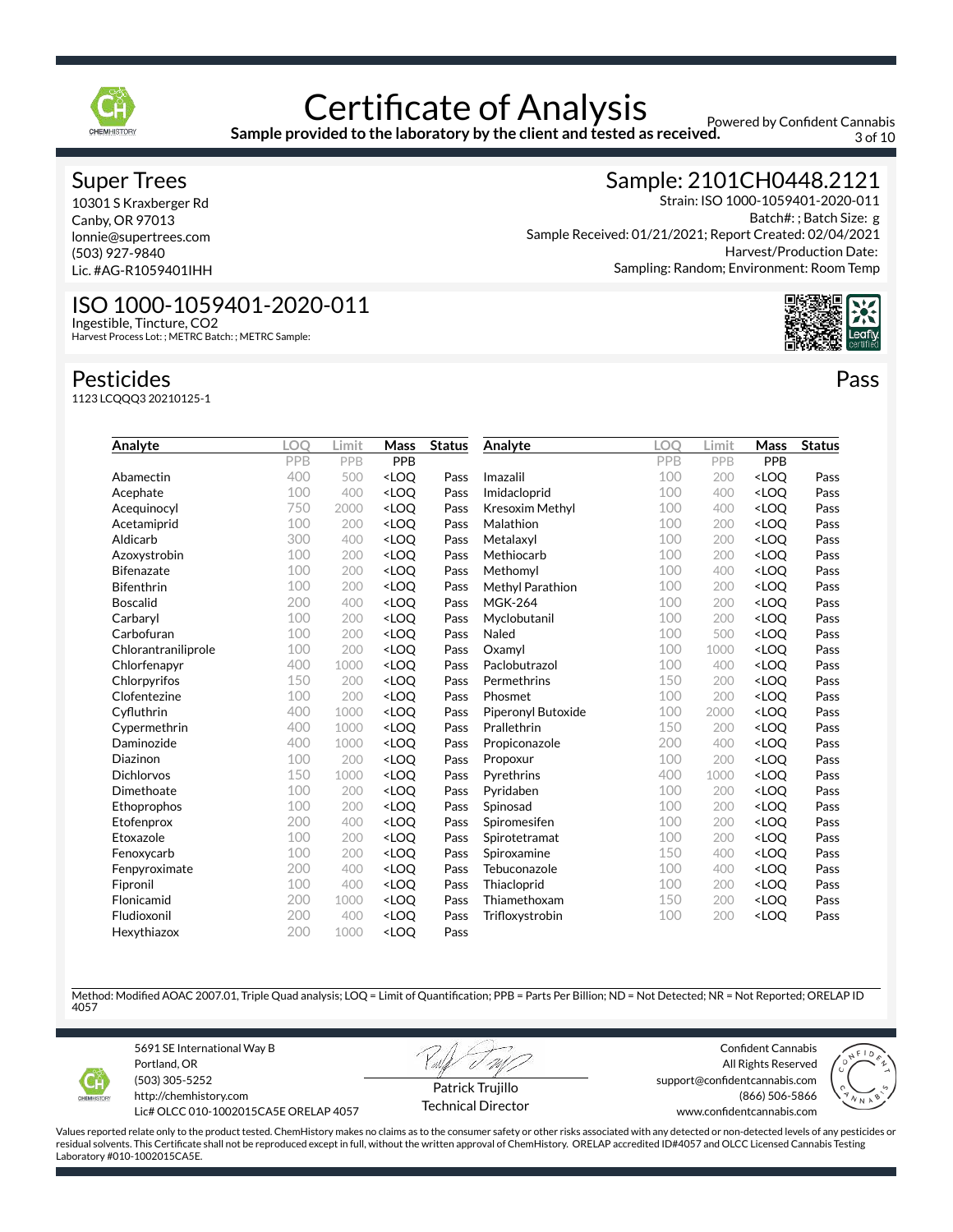

**Sample provided to the laboratory by the client and tested as received.**

Powered by Confident Cannabis 4 of 10

### Super Trees

10301 S Kraxberger Rd Canby, OR 97013 lonnie@supertrees.com (503) 927-9840 Lic. #AG-R1059401IHH

ISO 1000-1059401-2020-011

Harvest Process Lot: ; METRC Batch: ; METRC Sample:

# Sample: 2101CH0448.2121

Strain: ISO 1000-1059401-2020-011 Batch#: ; Batch Size: g Sample Received: 01/21/2021; Report Created: 02/04/2021 Harvest/Production Date: Sampling: Random; Environment: Room Temp



Pass

# Heavy Metals

Ingestible, Tincture, CO2

01/22/2021 12:00

| Analyte | Mass                                                          | LOC   | .imit  | <b>Status</b> |
|---------|---------------------------------------------------------------|-------|--------|---------------|
|         | <b>PPB</b>                                                    | PPB   | PPB    |               |
| Arsenic | <loo< td=""><td>10.00</td><td>200.00</td><td>Pass</td></loo<> | 10.00 | 200.00 | Pass          |
| Cadmium | <loo< td=""><td>10.00</td><td>200.00</td><td>Pass</td></loo<> | 10.00 | 200.00 | Pass          |
| Lead    | <loo< td=""><td>50.00</td><td>500.00</td><td>Pass</td></loo<> | 50.00 | 500.00 | Pass          |
| Mercury | <loq< td=""><td>10.00</td><td>100.00</td><td>Pass</td></loq<> | 10.00 | 100.00 | Pass          |



5691 SE International Way B Portland, OR (503) 305-5252 http://chemhistory.com

Lic# OLCC 010-1002015CA5E ORELAP 4057

Patrick Trujillo Technical Director

Confident Cannabis All Rights Reserved support@confidentcannabis.com (866) 506-5866 www.confidentcannabis.com

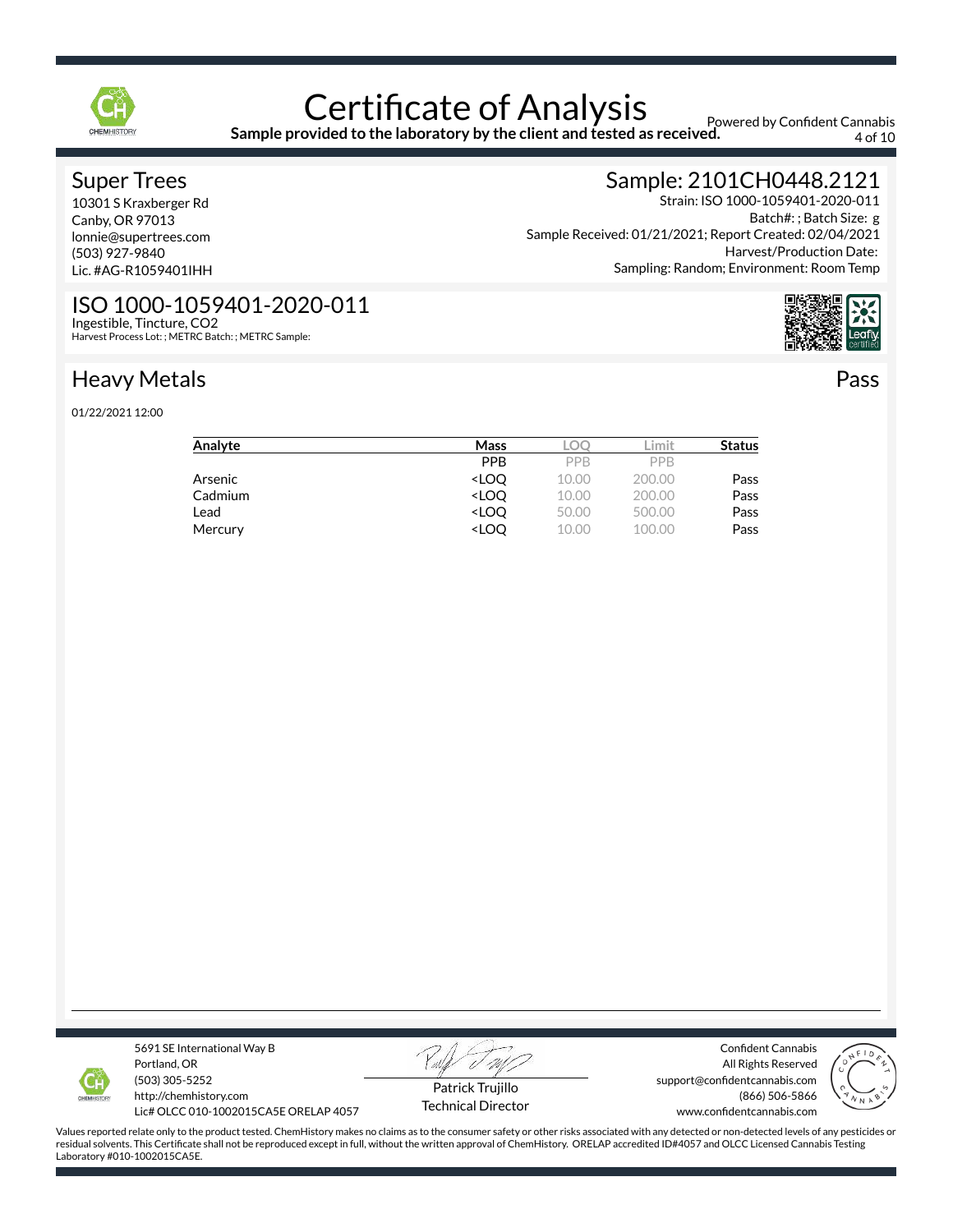

### Certificate of Analysis **Sample provided to the laboratory by the client and tested as received.**

Powered by Confident Cannabis 5 of 10

#### Super Trees

10301 S Kraxberger Rd Canby, OR 97013 lonnie@supertrees.com (503) 927-9840 Lic. #AG-R1059401IHH

# Sample: 2101CH0448.2121

Strain: ISO 1000-1059401-2020-011 Batch#: ; Batch Size: g Sample Received: 01/21/2021; Report Created: 02/04/2021 Harvest/Production Date: Sampling: Random; Environment: Room Temp



**Complete** 

#### ISO 1000-1059401-2020-011 Ingestible, Tincture, CO2 Harvest Process Lot: ; METRC Batch: ; METRC Sample:

# Microbials

01/27/2021

| Analyte      | .imit | Units                              | <b>Status</b> |
|--------------|-------|------------------------------------|---------------|
|              | CFU/g | CFU/g                              |               |
| Yeast & Mold |       | <loo< td=""><td>Tested</td></loo<> | Tested        |

Method: AOAC Method 997.02 & 990.12; Based on wet weight; CFU = Colony Forming Unit; TNC = Too Numerous to Count; NR = Not Reported; ND = Not Detected



5691 SE International Way B Portland, OR (503) 305-5252 http://chemhistory.com

Lic# OLCC 010-1002015CA5E ORELAP 4057



Confident Cannabis All Rights Reserved support@confidentcannabis.com (866) 506-5866 www.confidentcannabis.com



Values reported relate only to the product tested. ChemHistory makes no claims as to the consumer safety or other risks associated with any detected or non-detected levels of any pesticides or residual solvents. This Certificate shall not be reproduced except in full, without the written approval of ChemHistory. ORELAP accredited ID#4057 and OLCC Licensed Cannabis Testing Laboratory #010-1002015CA5E.

Technical Director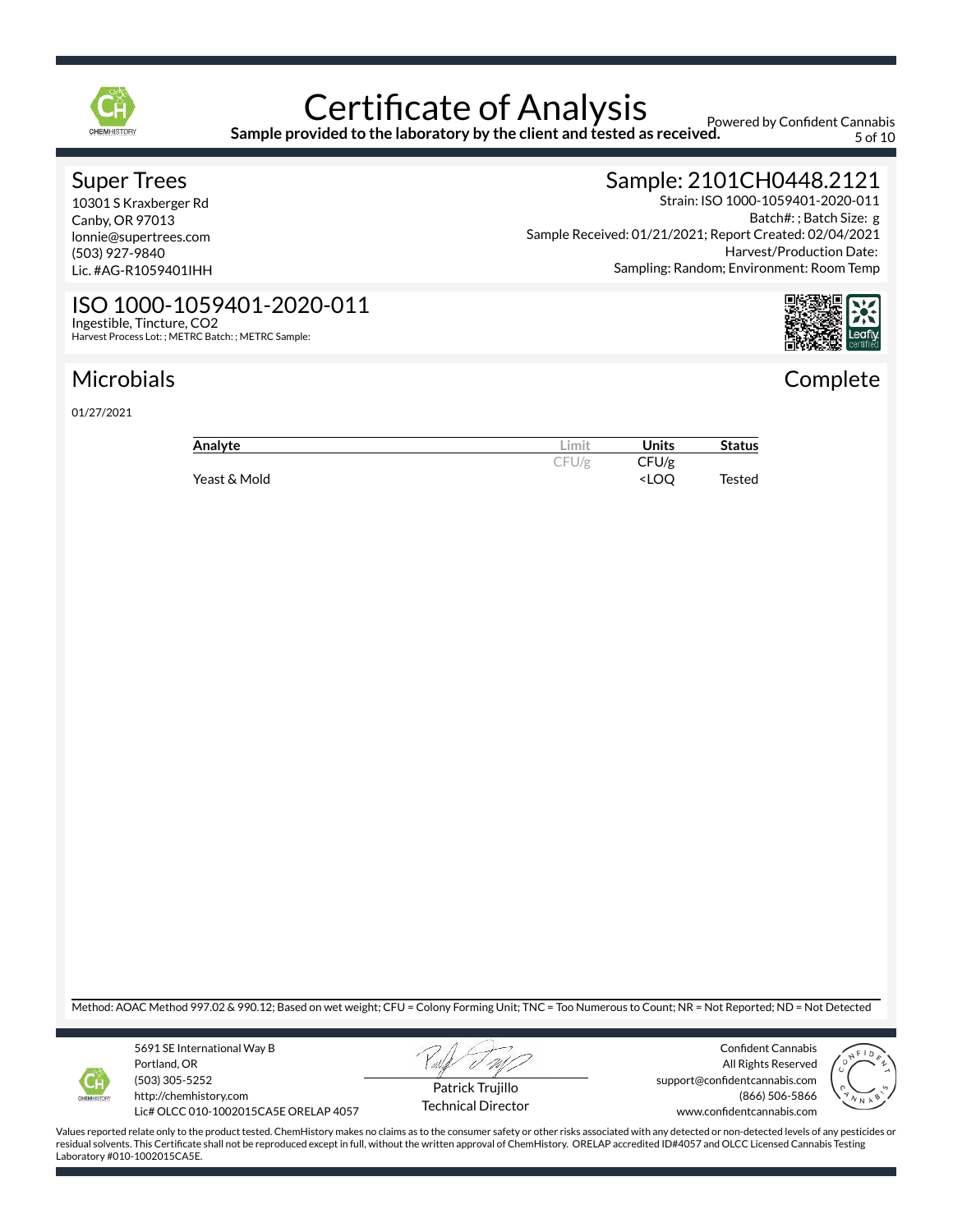

6 of 10

#### Super Trees

10301 S Kraxberger Rd Canby, OR 97013 lonnie@supertrees.com (503) 927-9840 Lic. #AG-R1059401IHH

# Sample: 2101CH0448.2121

Strain: ISO 1000-1059401-2020-011 Batch#: ; Batch Size: g Sample Received: 01/21/2021; Report Created: 02/04/2021 Harvest/Production Date: Sampling: Random; Environment: Room Temp

#### ISO 1000-1059401-2020-011 Ingestible, Tincture, CO2

Harvest Process Lot: ; METRC Batch: ; METRC Sample:

# Quality Control Data

| <b>Analytical Batch ID</b> | QC Sample ID | Assay Name   | <b>QC Category Name</b> |
|----------------------------|--------------|--------------|-------------------------|
| 406 HPLC5 20210122-5       | P01212101IN  | Cannabinoids | Sample Duplicate        |
| <b>QC Notes</b>            |              |              |                         |
| None                       |              |              |                         |

| Compound       | <b>Blank</b> | <b>LCS Result</b> | <b>LCS (Expected)</b> | LOO  | <b>Matrix Duplicate</b> | <b>Matrix Duplicate Spike</b> | <b>Sample Matrix</b> | <b>Matrix Spike (Expected)</b> |
|----------------|--------------|-------------------|-----------------------|------|-------------------------|-------------------------------|----------------------|--------------------------------|
| THCa           |              | ⊥.J⊥              | 1.37                  | 0.01 |                         | 0.08                          |                      | 0.07                           |
| $\Delta$ 9-THC |              | 1.36              | 4.49                  | 0.01 | 4.02                    | 4.09                          | 4.02                 |                                |
| CBDa           |              | 0.09              |                       | 0.01 |                         | 0.01                          |                      |                                |
| CBD            |              | 0.99              | 1.06                  | 0.01 | 0.01                    | 0.06                          | 0.01                 | 0.06                           |



5691 SE International Way B Portland, OR (503) 305-5252 http://chemhistory.com Lic# OLCC 010-1002015CA5E ORELAP 4057

Confident Cannabis All Rights Reserved support@confidentcannabis.com (866) 506-5866 www.confidentcannabis.com

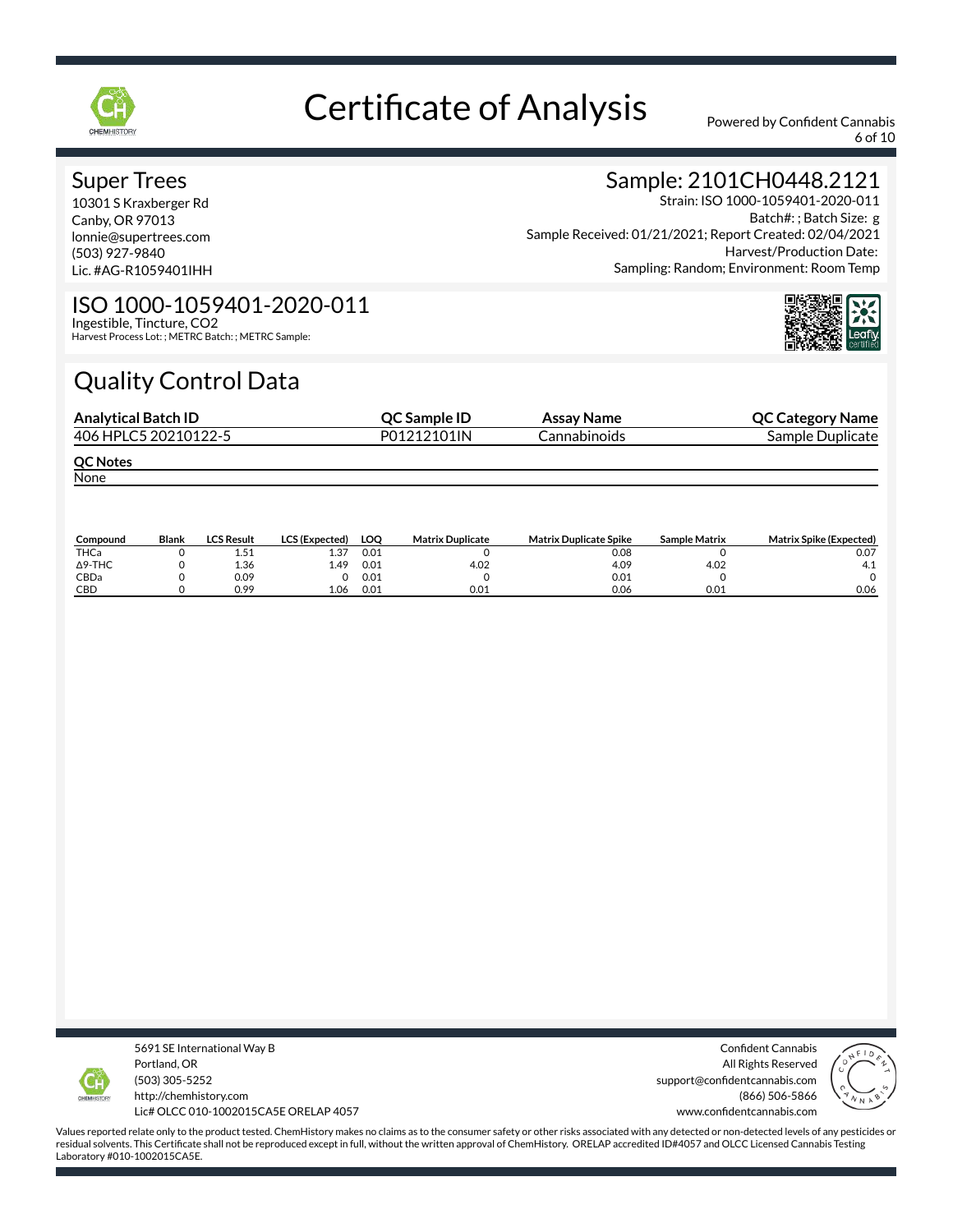

7 of 10

#### Super Trees

10301 S Kraxberger Rd Canby, OR 97013 lonnie@supertrees.com (503) 927-9840 Lic. #AG-R1059401IHH

## Sample: 2101CH0448.2121

Strain: ISO 1000-1059401-2020-011 Batch#: ; Batch Size: g Sample Received: 01/21/2021; Report Created: 02/04/2021 Harvest/Production Date: Sampling: Random; Environment: Room Temp



#### ISO 1000-1059401-2020-011 Ingestible, Tincture, CO2

Harvest Process Lot: ; METRC Batch: ; METRC Sample:

# Quality Control Data

| <b>Analytical Batch ID</b> | <b>OC Sample ID</b> | Assay Name                 | <b>QC Category Name</b> |
|----------------------------|---------------------|----------------------------|-------------------------|
| 1123 LCQQQ3 20210125-1     | MR.01212101CN       | <b>Required Pesticides</b> | Sample Duplicate        |
| <b>QC Notes</b>            |                     |                            |                         |

**None** 

| Compound             | <b>Blank Result</b> | <b>LCS Result</b> | <b>Matrix Spike Result</b> | <b>Matrix Spike Duplicate Result</b> | <b>Matrix Result</b> |
|----------------------|---------------------|-------------------|----------------------------|--------------------------------------|----------------------|
| Acephate             | 0                   | 9567              | 9536                       | 9293                                 |                      |
| Acequinocyl          |                     | 8844              | 7083                       | 7010                                 | C                    |
| Acetamiprid          | n                   | 10522             | 8904                       | 8773                                 |                      |
| Aldicarb             |                     | 10807             | 10055                      | 9766                                 |                      |
| Abamectin (B1a, B1b) |                     | 9459              | 11014                      | 10629                                |                      |
| Azoxystrobin         |                     | 10312             | 10100                      | 9784                                 |                      |
| Bifenazate           |                     | 9929              | 9281                       | 9083                                 |                      |
| Bifenthrin           | n                   | 10436             | 4360                       | 4260                                 |                      |
| <b>Boscalid</b>      |                     | 10401             | 9491                       | 9186                                 |                      |
| Carbaryl             |                     | 10487             | 8424                       | 8281                                 |                      |
| Carbofuran           | ი                   | 10629             | 8917                       | 8872                                 |                      |
| Chlorantraniliprole  |                     | 10662             | 11658                      | 11499                                |                      |
| Chlorfenapyr         | U                   | 9950              | 10002                      | 9222                                 |                      |
| Chlorpyrifos         |                     | 10234             | 9643                       | 9283                                 |                      |
| Clofentezine         |                     | 9751              | 11852                      | 11744                                |                      |
| Cyfluthrin           |                     | 9731              | 6523                       | 6655                                 |                      |
| Cypermethrin         |                     | 9954              | 11594                      | 10912                                |                      |
| Daminozide           | O                   | 4784              | 4825                       | 4713                                 | C                    |
| Diazinon             |                     | 10074             | 8951                       | 8694                                 |                      |
| <b>Dichlorvos</b>    | n                   | 10533             | 9493                       | 9343                                 |                      |
| Dimethoate           |                     | 9916              | 8947                       | 8783                                 |                      |
| Ethoprophos          |                     | 9781              | 8940                       | 8750                                 |                      |
| Etofenprox           |                     | 9276              | 3642                       | 3540                                 |                      |
| Etoxazole            |                     | 9585              | 9656                       | 9384                                 |                      |
| Fenoxycarb           | n                   | 10475             | 9766                       | 9499                                 |                      |
| Fenpyroximate        |                     | 9862              | 9022                       | 8875                                 |                      |
| Fipronil             |                     | 10989             | 8139                       | 8071                                 |                      |
| Flonicamid           | Ω                   | 10925             | 9956                       | 9759                                 |                      |
| Fludioxonil          | 0                   | 10750             | 4937                       | 4963                                 |                      |
| Hexythiazox          | $\Omega$            | 10202             | 5950                       | 6005                                 | 0                    |

5691 SE International Way B Portland, OR (503) 305-5252

http://chemhistory.com Lic# OLCC 010-1002015CA5E ORELAP 4057

Confident Cannabis All Rights Reserved support@confidentcannabis.com (866) 506-5866

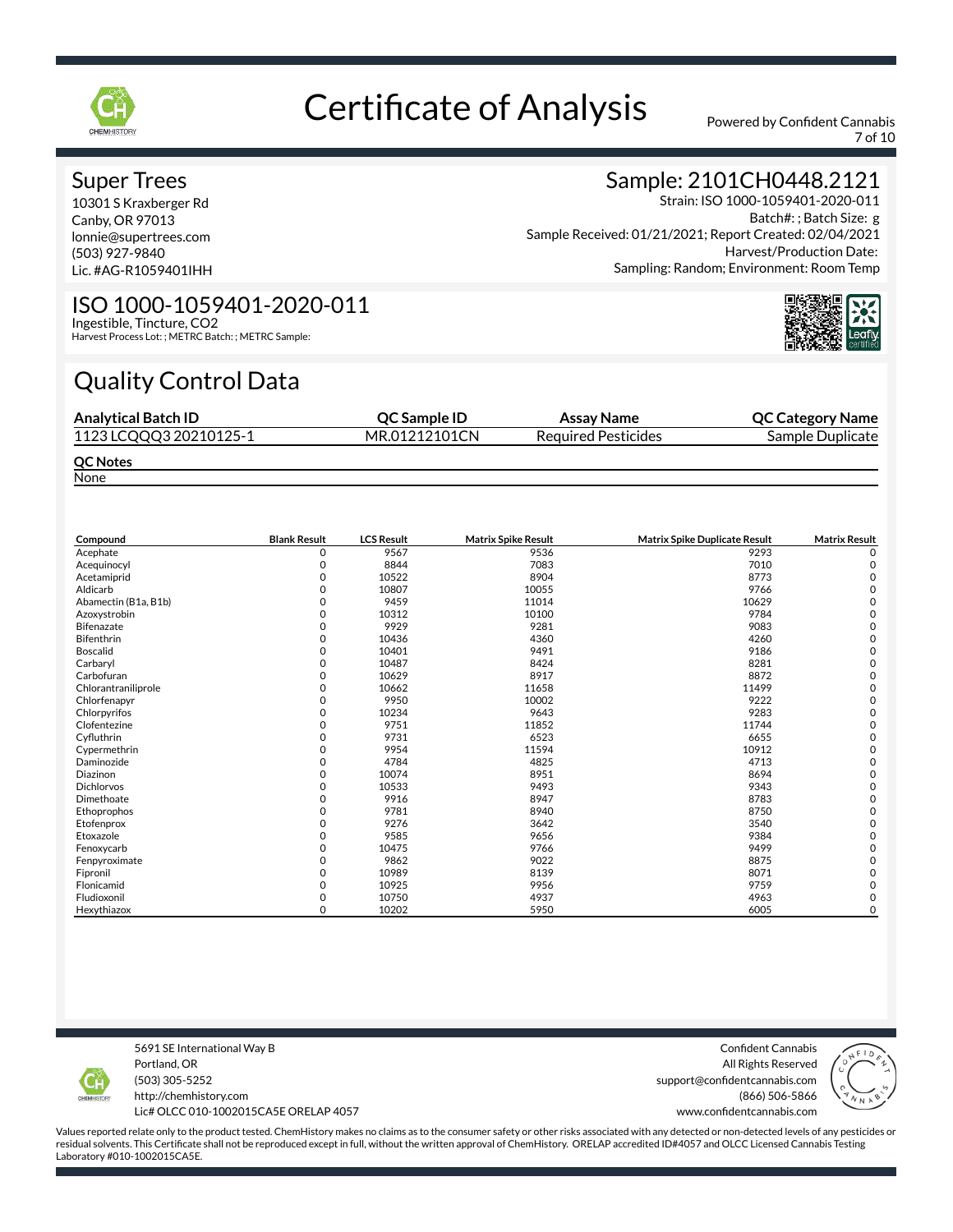

8 of 10

#### Super Trees

10301 S Kraxberger Rd Canby, OR 97013 lonnie@supertrees.com (503) 927-9840 Lic. #AG-R1059401IHH

### Sample: 2101CH0448.2121

Strain: ISO 1000-1059401-2020-011 Batch#: ; Batch Size: g Sample Received: 01/21/2021; Report Created: 02/04/2021 Harvest/Production Date: Sampling: Random; Environment: Room Temp

#### ISO 1000-1059401-2020-011 Ingestible, Tincture, CO2

Harvest Process Lot: ; METRC Batch: ; METRC Sample:

# Quality Control Data

| <b>Analytical Batch ID</b> | <b>OC Sample ID</b> | Assay Name                 | <b>QC Category Name</b> |
|----------------------------|---------------------|----------------------------|-------------------------|
| 1123 LCQQQ3 20210125-1     | MR.01212101CN       | <b>Required Pesticides</b> | Sample Duplicate        |
| <b>QC Notes</b>            |                     |                            |                         |

None

| Compound                 | <b>Blank Result</b> | <b>LCS Result</b> | <b>Matrix Spike Result</b> | Matrix Spike Duplicate Result | <b>Matrix Result</b> |
|--------------------------|---------------------|-------------------|----------------------------|-------------------------------|----------------------|
| Imazalil                 | 0                   | 9640              | 6046                       | 7721                          | 0                    |
| Imidacloprid             | O                   | 10314             | 10870                      | 10601                         | C                    |
| Kresoxim-methyl          |                     | 10203             | 7953                       | 7722                          |                      |
| Malathion                |                     | 10639             | 10151                      | 9745                          |                      |
| Metalaxyl                |                     | 10270             | 9618                       | 9464                          |                      |
| Methiocarb               | O                   | 10792             | 8045                       | 7850                          |                      |
| Methomyl                 |                     | 10502             | 9940                       | 9680                          |                      |
| Methyl-Parathion         |                     | 9645              | 7812                       | 7971                          |                      |
| <b>MGK-264</b>           |                     | 9624              | 7573                       | 7212                          |                      |
| Myclobutanil             | 0                   | 9833              | 10724                      | 10491                         |                      |
| Naled                    | O                   | 9381              | 7501                       | 7414                          |                      |
| Oxamyl                   |                     | 10453             | 10115                      | 9853                          |                      |
| Paclobutrazol            | O                   | 10132             | 7813                       | 7721                          |                      |
| Permethrin               | 0                   | 10677             | 3320                       | 3219                          |                      |
| Phosmet                  |                     | 10589             | 9581                       | 9471                          |                      |
| Piperonyl Butoxide       |                     | 9677              | 9245                       | 9110                          |                      |
| Prallethrin              | O                   | 9112              | 11620                      | 11193                         | $\Omega$             |
| Propiconazole            |                     | 9414              | 9132                       | 8828                          | 116                  |
| Propoxur                 | O                   | 10445             | 8529                       | 8546                          | $\Omega$             |
| Pyrethrins (Pyrethrin I) |                     | 5179              | 4694                       | 4521                          |                      |
| Pyridaben                | O                   | 9877              | 8498                       | 8130                          |                      |
| Spinosad (A&D)           |                     | 7934              | 7453                       | 6946                          |                      |
| Spiromesifen             | O                   | 10243             | 9816                       | 9566                          |                      |
| Spirotetramat            |                     | 10011             | 16918                      | 16548                         |                      |
| Spiroxamine              | O                   | 8128              | 7385                       | 7150                          |                      |
| Tebuconazole             |                     | 9539              | 9626                       | 9522                          |                      |
| Thiacloprid              | $\Omega$            | 10760             | 9915                       | 9857                          |                      |
| Thiamethoxam             | 0                   | 10935             | 10760                      | 10463                         |                      |
| Trifloxystrobin          | 0                   | 10090             | 7952                       | 7602                          | 0                    |

5691 SE International Way B Portland, OR (503) 305-5252

http://chemhistory.com Lic# OLCC 010-1002015CA5E ORELAP 4057

Confident Cannabis All Rights Reserved support@confidentcannabis.com (866) 506-5866

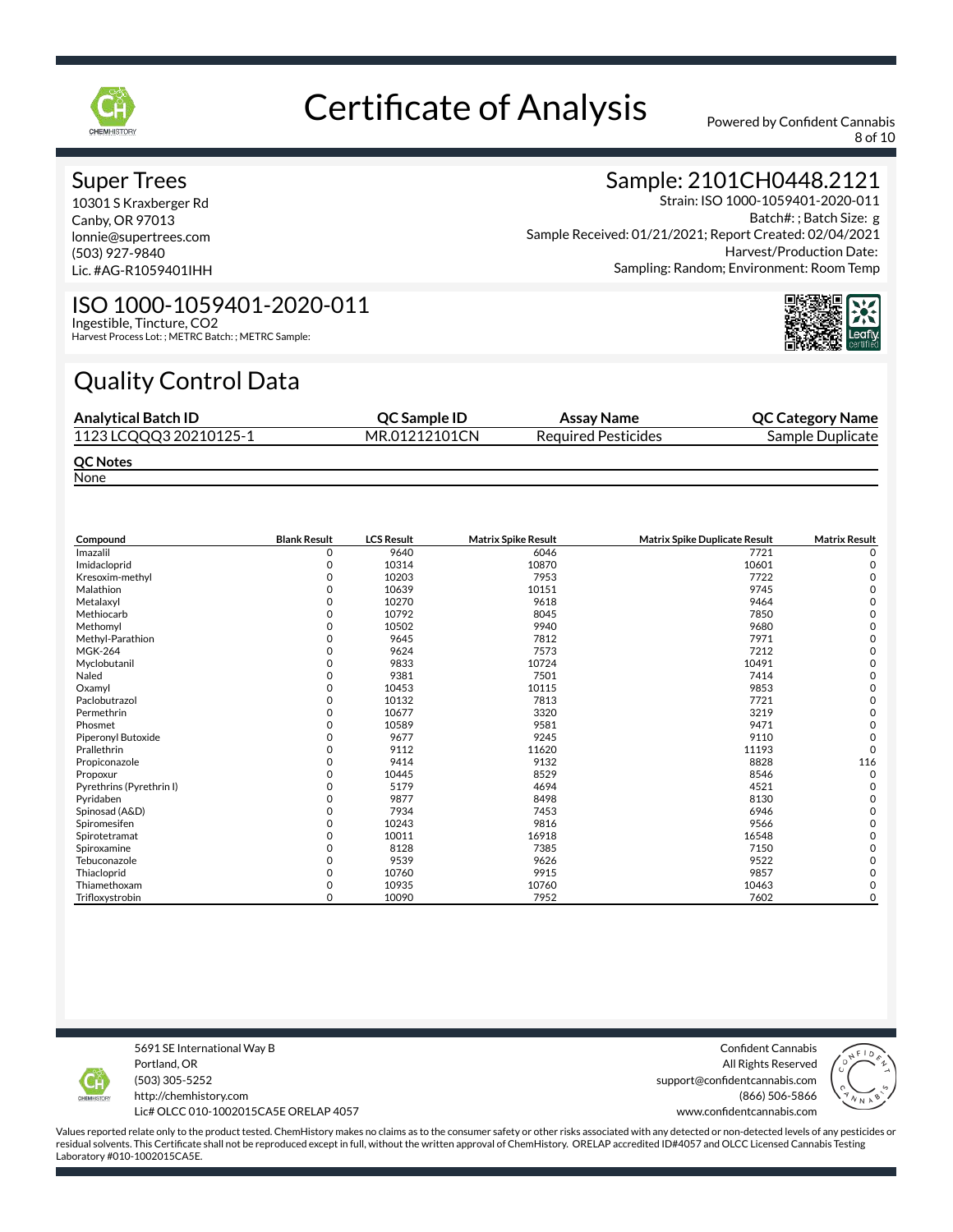

9 of 10

#### Super Trees

10301 S Kraxberger Rd Canby, OR 97013 lonnie@supertrees.com (503) 927-9840 Lic. #AG-R1059401IHH

## Sample: 2101CH0448.2121

Strain: ISO 1000-1059401-2020-011 Batch#: ; Batch Size: g Sample Received: 01/21/2021; Report Created: 02/04/2021 Harvest/Production Date: Sampling: Random; Environment: Room Temp



#### ISO 1000-1059401-2020-011 Ingestible, Tincture, CO2

Harvest Process Lot: ; METRC Batch: ; METRC Sample:

# Quality Control Data

| <b>Analytical Batch ID</b> | <b>OC Sample ID</b> | Assay Name               | <b>QC Category Name</b> |
|----------------------------|---------------------|--------------------------|-------------------------|
| 145 GCMS3 20210122-1       | RSB01212101         | <b>Required Solvents</b> | Sample Duplicate        |
| <b>QC Notes</b>            |                     |                          |                         |

None

| Compound                 | Blank    | <b>LCS</b> | <b>Matrix Result</b> | <b>Matrix Duplicate Result</b> | <b>Matrix Spike Result</b> |
|--------------------------|----------|------------|----------------------|--------------------------------|----------------------------|
| Xylenes                  | 0        | 1265       | n                    |                                | 1219                       |
| 1,4-Dioxane              |          | 464        |                      |                                | 467                        |
| 2-Butanol                | O        | 482        |                      |                                | 458                        |
| 2-Ethoxy-Ethanol         |          | 398        |                      |                                | 427                        |
| 2-Methyl-Butane          | ი        | 642        |                      |                                | 654                        |
| 2-Methyl-Pentane         |          | 566        |                      |                                | 566                        |
| 2,2-Dimethyl-Butane      |          | 590        |                      |                                | 570                        |
| 2,3-Dimethyl-Butane      | 0        | 561        |                      |                                | 560                        |
| 3-Methyl-Pentane         |          | 558        |                      |                                | 556                        |
| Acetone                  | 0        | 523        | 60                   | 63                             | 577                        |
| Acetonitrile             | 17       | 526        | 14                   | 14                             | 543                        |
| Benzene                  | 0        | 490.5      |                      | 0                              | 495.2                      |
| <b>Butane</b>            | O        | 515        |                      |                                | 521                        |
| Cumene                   | O        | 383        |                      |                                | 367                        |
| Cyclohexane              | O        | 527        |                      |                                | 521                        |
| Dichloro-Methane         |          | 516        |                      | 0                              | 527                        |
| Ethyl-Acetate            |          | 503        | 78                   | 82                             | 1678                       |
| Ethyl-Benzene            | O        | 411        | O                    | $\Omega$                       | 384                        |
| Ethyl-Ether              | 0        | 552        |                      |                                | 470                        |
| Ethylene Glycol          | 0        | 243        |                      |                                | 443                        |
| Ethylene Oxide           |          | 748        |                      |                                | 741                        |
| Heptane                  |          | 526        |                      |                                | 518                        |
| Isobutane                |          | 469        |                      |                                | 479                        |
| Isopropyl-Acetate        |          | 496        |                      |                                | 493                        |
| <b>Isopropyl Alcohol</b> | 11       | 523        |                      | 3                              | 486                        |
| Methanol                 | 26       | 572        | 28                   | 29                             | 582                        |
| Neopentane               | $\Omega$ | 417        |                      |                                | 422                        |
| n-Hexane                 | 0        | 551.5      |                      |                                | 550.2                      |
| Pentane                  | 0        | 642        |                      |                                | 649                        |
| Propane                  | 0        | 396        | 0                    | 0                              | 402                        |

5691 SE International Way B Portland, OR (503) 305-5252

http://chemhistory.com Lic# OLCC 010-1002015CA5E ORELAP 4057

Confident Cannabis All Rights Reserved support@confidentcannabis.com (866) 506-5866